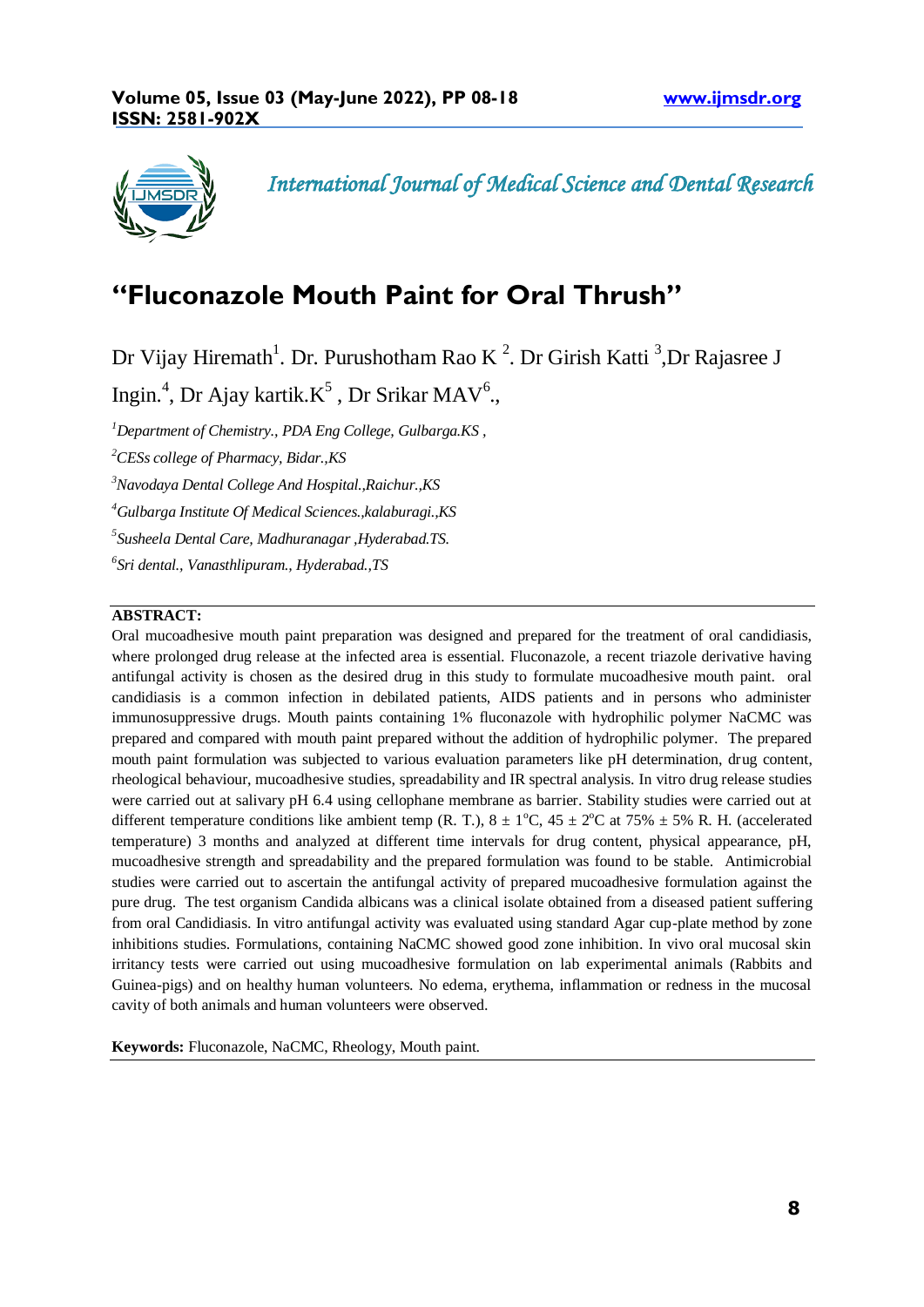#### **I. INTRODUCTION**

Fungal infections are common in human beings, which are either topical on severesystemic infection. Invasive fungal infections are being identified with an ever-increasing frequency in premature Infants immunocomprised hosts, patients receiving immuno suppressive agents and in those with AIDs. The prevention and treatment of invasive fungal infections have been improved over the last two decades by introduction of new anti-fungal agents such as fluconazole. It is found to be effective in several systemic and topical fungal infections, especially in candidasis, associated with immuno suppression as in AIDs or cancer therapy.<sup>1</sup>Topical antifungals are usually the drug of choice for localized candidasis. Traditional methods of drug delivery include mouth washes, mouth paints, gels etc. They suffer from a few practical drawbacks such as they all have relatively short residence times and therefore fail to maintain therapeutic concentration for long enough to affect the microbial population<sup>2</sup>. It is a known fact that for any antimicrobial agent to be effective, maintenance of minimum effective concentration is crucial. If this is not taken care, then alongwith lack of activity one may face the problem of development of resistance by the organism towards the therapeutic entity. Thus, attempts are being made to design such dosage forms for oral administration which can overcome these above mentioned drawbacks.**Park and Park,** defined mucoadhesives as a substance that is capable of interacting with biological material and being retained on them or holding them together for extended periods of time. The idea of mucoadhesives was derived from the need to localize drugs at a certain site in the body. Often, the extent of drug absorption is limited by the residence time of the drug at absorption site.<sup>3</sup>The objective of the present work was to prolong residence time and increase patient compliance by preparing mucoadhesive mouth paint of Fluconazole, a recent triazole antifungal agent which is less lipophillic and more hydrophilic when compared to other azole antifungal agents. Hydrophilic polymer NaCMC is used as mucoadhesive agent to prolong retention time in oral cavity.

## **II. MATERIALS AND METHODS**

**Materials:** Drug Fluconazole was gift sample from Glenmark Pharmaceuticals Ltd., Nashik. NaCMCprocured from S.D. Fine Chemicals, Ltd., Mumbai cellophane membrane obtained from local market. All other chemicals used were of analytical grade.

#### **Plan of Experimental Work:**

Two mouth paint formulations of fluconazole were prepared, containing with and without mucoadhesive polymer sodium carboxyl methyl cellulose following conventional method of mixing the ingredients (Table-1).

### **Preparation of Mucoadhesive Mouth Paint:**

- NaCMC, Sodium citrate and purified water mixed thoroughly and hydrated (for 24 hours).
- $\triangleright$  Fluconazole was dissolved in 10ml. of ethanol and added to above hydrated base.
- $\triangleright$  Then add glycerol to the above mixture on stirring to get a homogenous dispersion of drug. Another formulation was prepared without the addition of NaCMC a mucoadhesive polymer.

#### **Characterization of prepared mouth paints:**

### **Drug Content Evaluation:**

Drug content was determined by dissolving 2.5 gms. of mouth paint in methanol. After suitable dilution absorbance was recorded by using UV-Spectrophotometer at  $\lambda_{\text{max}}$  261nm. (Table-2)

# **Determination of pH:<sup>4</sup>**

2.5 gm of prepared mouth paint was accurately weighed & dispersed in 25.0ml of purified water (diluted to 10 times), The pH of the dispersion was measured using Digital pH meter.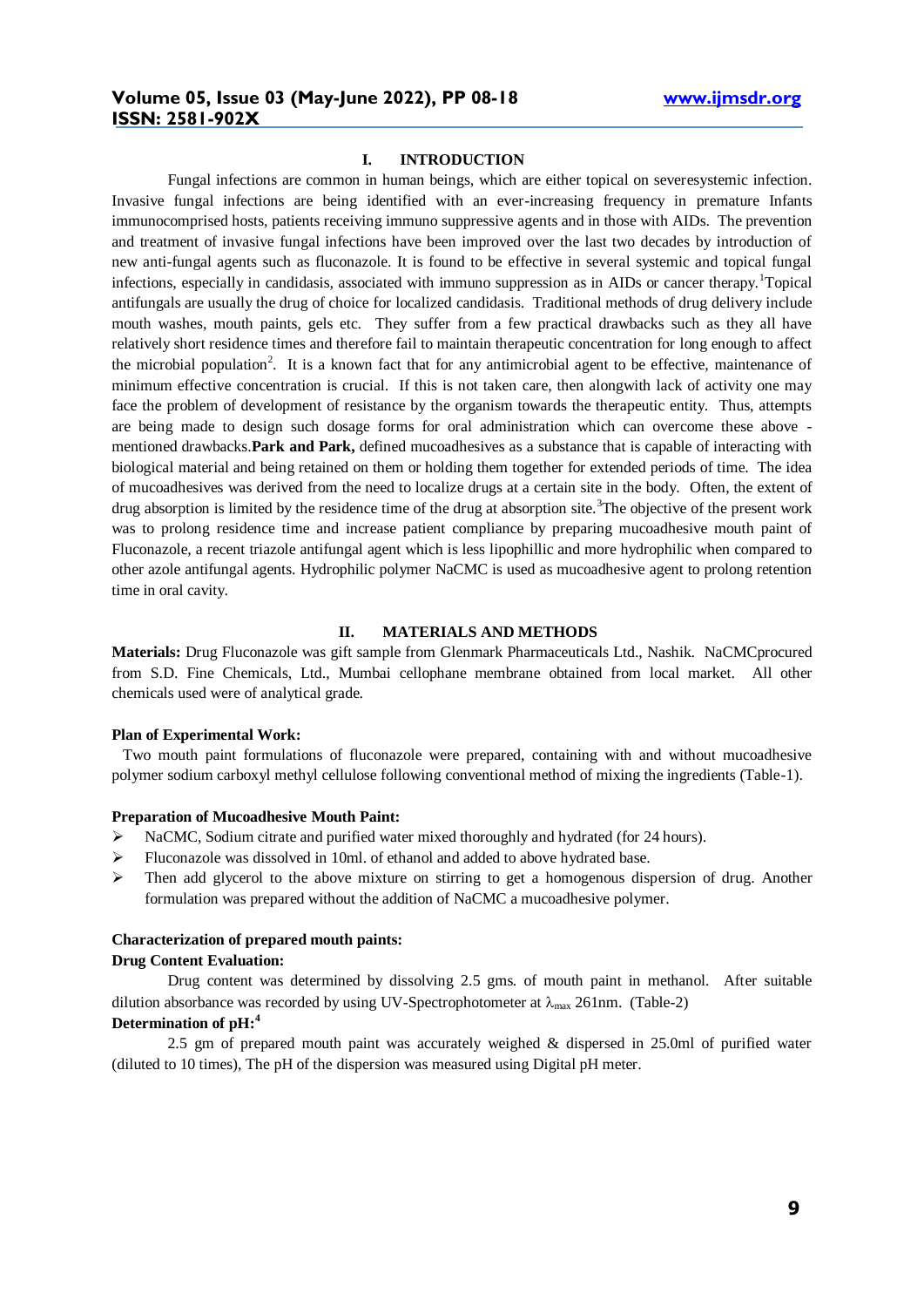### **Spreadability:**

For the determination of spreadability, 3 gm. of sample was applied in between two glass slides and was compressed to uniform thickness by placing 1000 gm. weight for 5 mins. Weight (50gm) was added to the pan. The time required to displace upper plate over the lower plate for a distance of 10 cms is noted (Table-2)

#### **Rheological Studies:5,6,7**

The viscosity of various formulated Fluconazole Mouth paints were measured by Brook field Viscometer (LVDV-III ultra programmable Rheometer) using spindle CP-52 at varying speed & shear rates from 10, 15, 20, 25 & 30 rpm between 20-60  $\text{Sec}^{-1}$  at room temperature to examine the hysteresis of the rheogram. (Table-3)

## **Mucoadhesive Strength determination8,9**

A sample of 50gms of mouth paint was placed in a 100ml- graduated cylinder for measuring mucoadhesive strength was allowed to penetrate in the sample. The time (sec) the apparatus took to sink 5cms down through the sample. (Table-2)

### **In vitro drug diffusion studies<sup>10</sup>**

The permeation apparatus designed as described by Chowdary et. al., & Fites et. al. was employed to study the release of fluconazole from the formulation. Phosphate buffer saline of pH 6.4 using prehydrated Cellophane membrane as barrier. 1 gm. (10mg drug) of prepared mouth paint was taken in donar cell. Samples from receptor compartment (5ml) withdrawn at the interval of 15 min over a period of 180min & assayed for fluconazole at  $\lambda$ max 261nm. The volume with drawn at each time (5ml) was replaced with drug free receptor fluid (PBS of  $pH$  6.4). (Table-4 & Figure-1)

## **Infrared spectral analysis<sup>11</sup>**

The studies were carried out using IR method with the help of Perkin-Elmer model 983 spectrometer to determine drug excipient interaction. (Figure-2)

## **Anti-microbial studies12,13,14,15**

The prepared mouth paints were evaluated for in vitro antifungal activity using standard Agar cup-plate method. The test organism Candida albicans was a clinical isolate obtain from a diseased patient suffering from oral candidiasis from our M.R. Medical College & General Hospital. Gulbarga under the guidance of department staff. The microorganism was collected by sweeping cotton-swab on the tongue of patient and stored this swab in peptone water. Nutrient Agar medium was used for the culture and maintenance of isolated microorganism.

A layer of peptone agar (2ml) seeded with test microorganism was allowed to solidify in Petri dishes by incubating at 37°C for 24hrs. Cups (bore) were made on the solidified agar layer with the help of a sterile cork borer of 5mm diameter. Then approximately 2gm of mucoadhesive mouth paint formulations with drug and pure drug were then poured into the cups and incubated at  $37^{\circ}$ C for 24-36hrs to observe the extent of zone inhibitions formed in different Petri plates. (Table-5 & Figure-3&4)

#### **Stability studies**

The prepared mucoadhesive mouth paint formulations were stored at different temperature condition like ambient temperature, 8±1<sup>o</sup>C (refrigerator temperature), 45 ± 2<sup>o</sup>C at 75% ± 5% R.H (condition of accelerated stability testing) for a span of three months & analyzed for drug content, physical appearance, pH spreadability and mucoadhesive strength.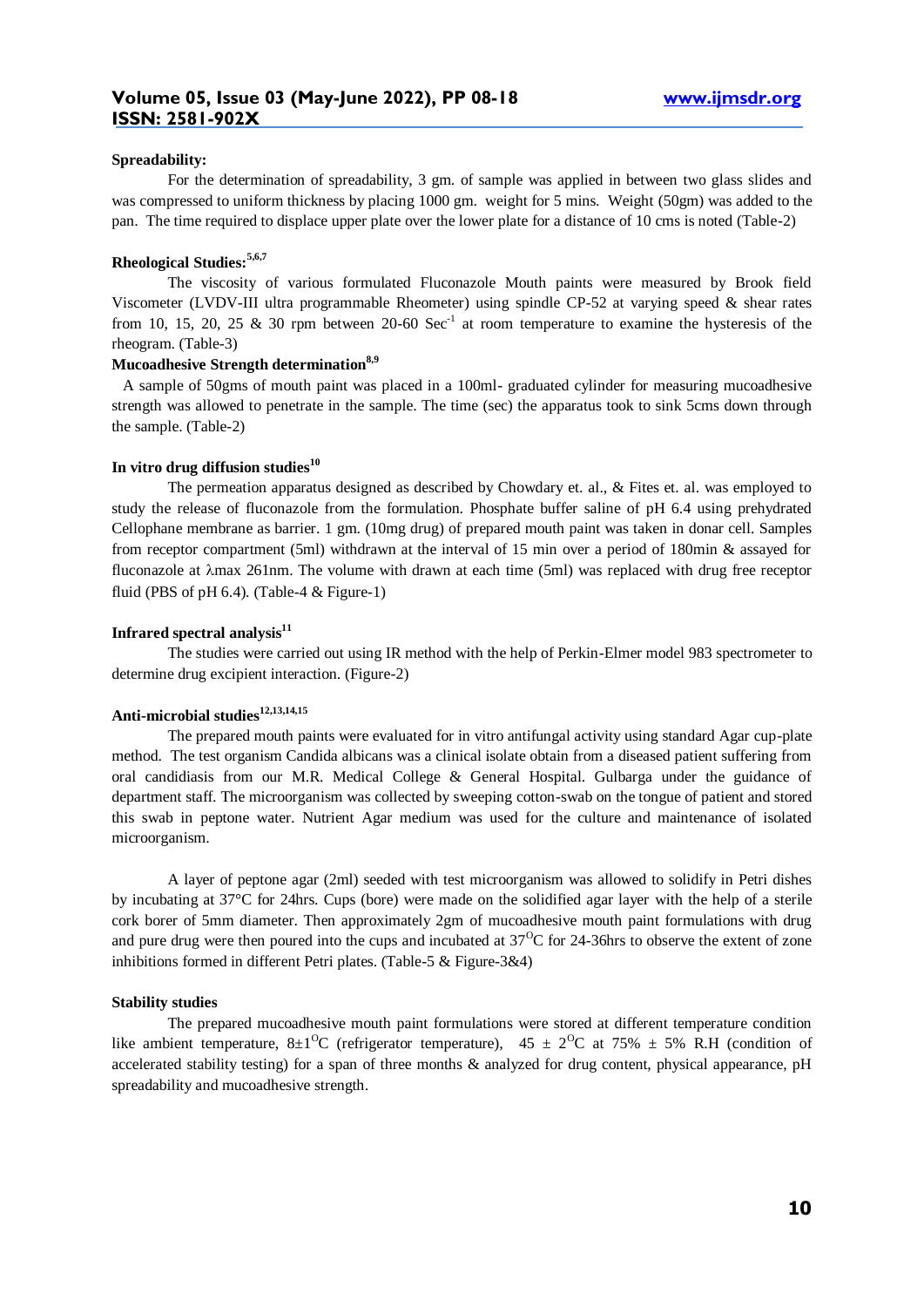#### **In Vivo studies fororal mucosal skin irritation studies**:

The experimental work plan for oral mucosal skin irritation studies was undertaken in:- Laboratory experimental Animals $^{16,17}$ , and Healthy Human Volunteers.

One gram of the prepared 1% Fluconazole mucoadhesive mouth paint was applied to animals oral cavity to test oral skin irritancy effect, in 6 Rabbits and 6 Guinea-pigs. The rabbits were weighing 2.0 to 2.5 kgs and Guinea-pigs 500 to 800 gms. 3 times in 72 hours to each animal and the duration was approximately 24 hours between each application. Irritancy assessment was made by visually examining animals' oral cavity with the focus & magnifying lens to notice any changes in tissues after each application. Then comparison of the photographs of control as against the photographs of oral cavity which have undergone application of mouth paint. Control photographs are the one taken prior to the first application i.e, at zero hr. of the 72 hrs. study time. The oral mucosal skin irritancy study on animals was thus evaluated for any changes like sensitization, oral edema, erythema, redness, inflammation or acute ulcers. (Figure-5  $\&$  6)

#### **Healthy Human Volunteers Studies:**

The oral mucosal skin irritation test was performed on six healthy male volunteers by applying 1gm mouth paint formulation (l0mg drug). The volunteers were of age group between 23-28 years and weighing 55 to 65 Kgs. All the volunteers were regular in their oral hygiene regime and usually brushed and gargled twice a day. The legal ethical committee approved the study and each subject gave written informed consent before indulging in the study. The volunteers were fasted without food and water for atleast 3hrs before each application. The volunteers abstained from taking any medicines/ alcoholic drink / chewing tobacco for over 30hrs at the start of test and during the entire 72hrs. of study. During other times the regular food and water was served / allowed. The prepared mucoadhesive mouth paint formulation of 1gm for each application (l0mg drug) was applied with the aid of brush on the Dorsal part of tongue, hard and soft palate and buccal region of the mouth of volunteers for a period of 72hrs (3 days) study with a duration of approximately 24hrs per application. Volunteers were parted into 3 groups involving 2 volunteers in each group. The formulation was applied on each group of two volunteers for the study. The preparations were allowed to retain for overnight restricting the volunteers from taking any liquid / solid intake.

#### **Oral Mucosal Irritancy Assessment:**

It was performed primarily by examining each volunteer oral cavity barely with naked eyes using focus and magnifying lens to notice any changes in tissues after application of formulations. Then photographic imaging of oral cavity of human volunteers was taken out after subsequent application for 72hrs i.e., at completion of study period and these images were compared to determine the difference with the images taken at zerohr. of study i.e., prior to first application of formulation. Moreover, mucosa irritation was evaluated by questioning the human volunteers at regular interval of time about the feeling of irritancy, which appears to be highly subjective for the study. Finally, the oral mucosal skin irritancy was evaluated for any changes like oral erythema, inflammation, redness, haemorrhagic lesions or acute painful ulcers (canker sores).

## **III. RESULTS AND DISCUSSION:**

In the present piece of investigation, the mucoadhesive mouth paint preparations of Fluconazole can be designed using hydrophilic polymer like NaCMC for the treatment of Oral thrush. During our physico-chemical evaluation studies the formulation was found to have good spreadability and mucoadhesive strength. The drug content for MMP was 100.30%. In our present investigation of in vitro drug release studies, the mucoadhesive mouth paint showed optimum release of 75.77% in 3 hrs. as against conventional mouth paint formulation showed 84.14% in 75 minutes.The rheological behaviour of both mucoadhesive mouth paint and conventional mouth paint were studied. Mucoadhesive mouth paint data shown shear thinning (pseudoplastic) behaviour,where there is decrease in viscosity by increasing shear rate. This shear thinning behaviour is a desirable property for topical preparations, as they should be thin during application and thick otherwise. The formulation mucoadhesive mouth paint showed good mucoadhesive strength (92 secs) when compared to conventional mouth paint formulation (11 secs), which measure the viscosity at physiological temperature.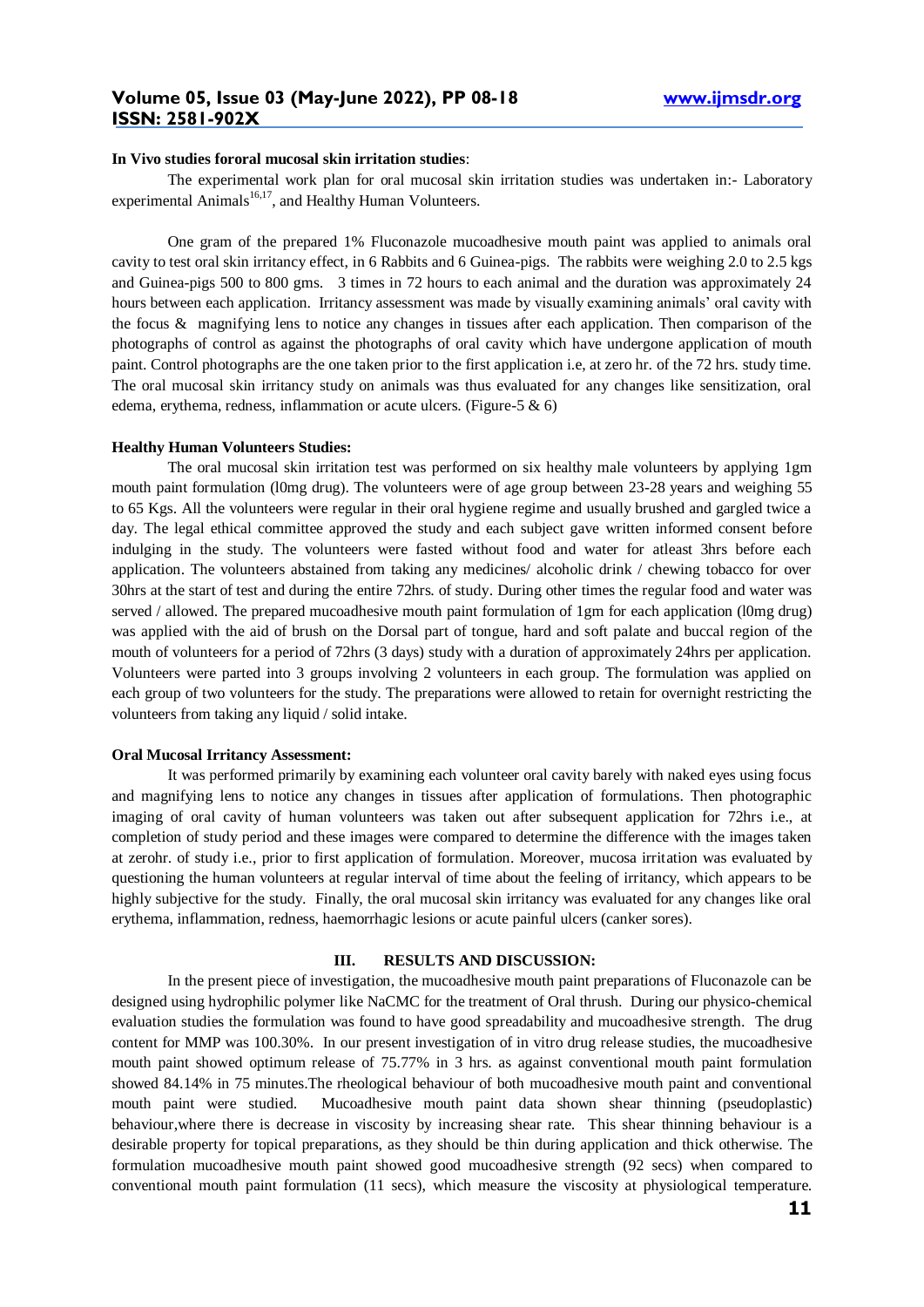# **Volume 05, Issue 03 (May-June 2022), PP 08-18 www.ijmsdr.org ISSN: 2581-902X**

During microbiological investigation against the causative organism collected from the patient of Oral thrush, the hydrophilic polymer containing NACMC, formulation showed good zone inhibition when compared with pure drug. IR studies revealed that there is no drug excipients interaction. The undisturbed peaks of pure drug at 1646.11 cm<sup>-1</sup> and 1417 cm<sup>-1</sup> is due to C=C and C=N stretching vibrations and at 1232 cm<sup>-1</sup> aromatic C-F stretching vibration confirm the undisturbed drug in formulation. In our present investigation of stability studies, the prepared formulation did not segregate, ferment or physically deteriorated during storage & use at different temperature conditions for a period of 3 months. The formulation did not undergo phase separation or gassing fermentation or otherwise deterioration aesthetically. In vivo studies were carried out to study the oral mucosal skin irritation on both laboratory experimental animals (Rabbits & Guinea-Pigs) in our animal house and on Healthy Human volunteers with the help of staff ENT Dept. of our medical college. The studies revealed that the usage of 1% Fluconazole mucoadhesive mouth paint formulation did not produce oral mucosal skin irritancy. On observation no edema, erythema, inflammation or redness seen in the mucosal cavity of both animals & Human volunteers indicating formulations high compliance with oral mucosal surface, thereby passing the test of compatibility studies. The present study revealed that the prepared Fluconazole mucoadhesive mouth paint formulation with more retentive time in oral cavity will be useful than conventional mouth paints, which have short retentive time.

#### **IV. CONCLUSION:**

The results of present study on mucoadhesive mouth paint designed for the treatment of Oral thrush will be useful for drug industry to formulate localized drug delivery to benefit the patients suffering from Oral thrush of all ages and sex.

### **ACKNOWLEDGEMENTS:**

The authors are thankful to Principal, HKE's College of Pharmacy, ethical committee of M.R. Medical College, Gulbarga for in-vivo studies in animals and Dr.Mallikarjun Reddy, Professor and H.O.D., Department of ENT, M.R. Medical College and General Hospital, Gulbarga for his guidance and Help in Oral mucosal skin irritation studies and for providing candida albicans microorganism from Oral thrush patients.

#### **BIBLIOGRAPHY:**

- [1] Devi. V.K. et. al. "Orodispersible Fluconazole Tablets-Preparation and Evaluation". Indian Drugs. Vol. 23. No. 7. July 2006; p.548-52.
- [2] Vyas S.P. and Khar Roop K., Controlled drug delivery- concepts and advances. Vallabh Prakashan, Delhi, 1<sup>st</sup> edition. 2002; p.292-97.
- [3] Jain N.K. Controlled and Novel Drug Delivery. Chapter 16- Mucoadhesive Drug Delivery. Khar Roop K., Ahuja Alka and Ali Javed. CBS publishers and distributors, New Delhi. 2005; p.353-76.
- [4] Jelvehgari Mitra et. al. "Mucoadhesive and Drug Release properties of Benzocaine Gel". Iranian Journal of Pharmaceutical science. Autumn 2006: 2 (4): p.185-194.
- [5] Lieberman A. Herbert et. al. "Pharmaceutical Dosage Forms" Chapter-9 Rheology of Dispersed systems. Deem Donald E. Marcel Dekker, Inc. U.S.A., Vol 1, 1998; p.367-422.
- [6] Rawlins E.A. "Bentley's Text book of Pharmaceutics." Chapter 9-Rheology. Bailliere Tindall, London. 8<sup>th</sup> edition 1995; p.123-39.
- [7] Alfred Martin. "Physical Pharmacy"-Rheology. 4<sup>th</sup> edition B.I. Waverly publications, New Delhi. 1997; p.453-73.
- [8] Yong Chul Soon et. al. "Effect of sodium chloride on the Gelation temperature, gel strength and bioadhesive force of Poloxamr gels containing diclofenac sodium". Int. J. Pharm. 1998; 165; p.33.
- [9] Gonjari I.D. and Kasture P.V. "Temperature Induced in situ mucoadhesive gel of Tramadol hydrochloride for Nasal Drug Delivery." Journal of Pharmaceutical Research. Vol. 6, No.2, April 2007; p.89-93.
- [10] Chowdary K.P.R. and Kumar P.A. "Formulation and evaluation of Topical Drug Delivery systems of Ciprofloxacin." Indian J. Pharm. Sci., 1996, Vol 58, No.2; p.47-50.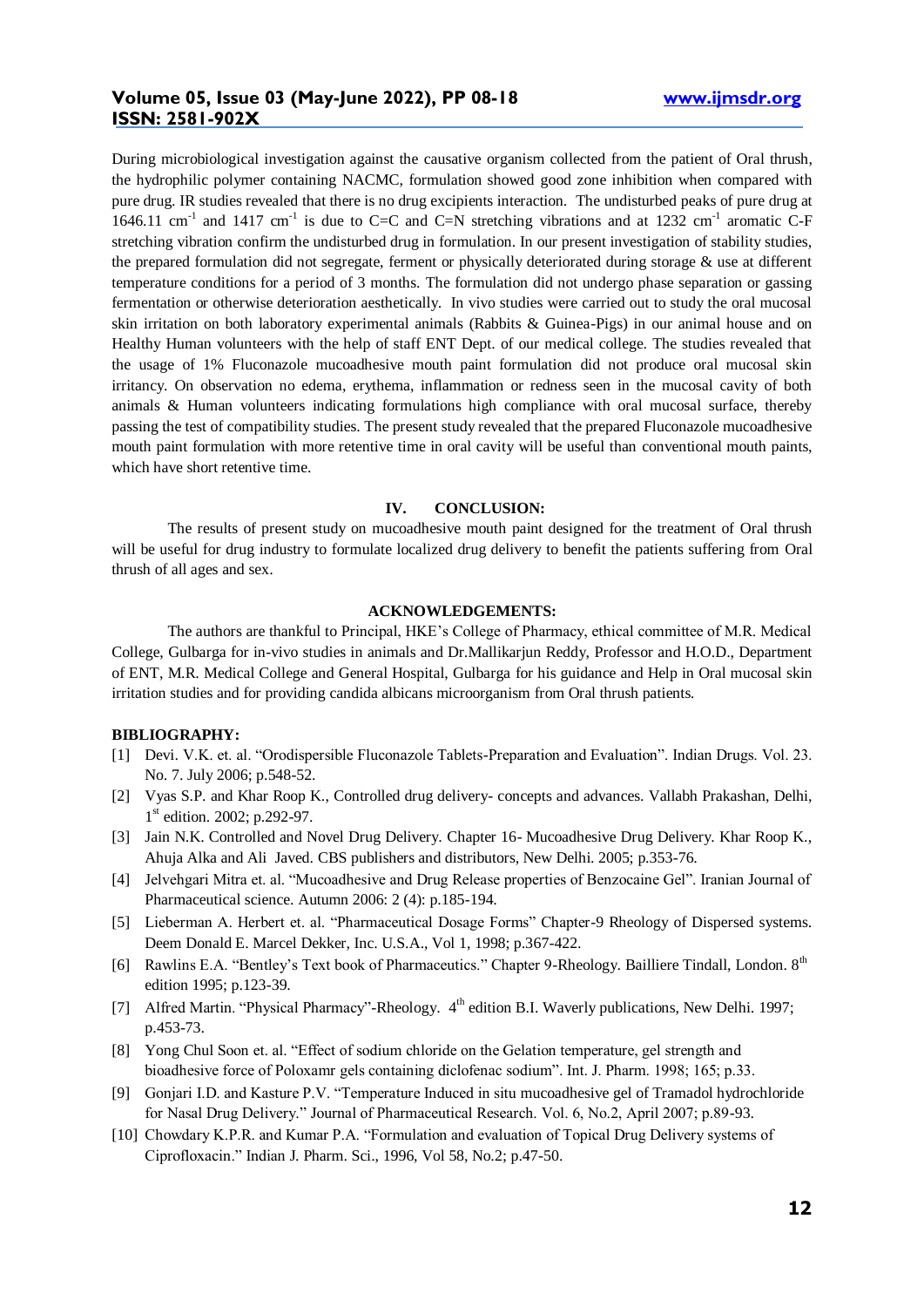- [11] Dash Alekha K. and Elmquist William F. "Fluconazole" Analytical profiles of Drug substance and Excipients." Academic press, Inc. London. Published by Elsevier. Edited by- Brittain Herry G. Vol 27; 2008; p.92.
- [12] Sahoo S. et. al. "Antifungal activity of *Hybanthus Enneaspermus* against selected Human Pathogenic fungi". Indian Drugs. Vol. 44, No.5, May 2007; p.352-56.
- [13] Madhusudhan B. et. al. "Development and evaluation of Antifungal activity of o/w type creams containing solid dispersion of Clotrimazole" Indian J. of Pharm. Sci., Nov.-Dec.1999, Vol 61; p.346-349.
- [14] Mehra R. Gilhotra and Mishra Dina N., "Preparation, characterization and In vitro Dissolution studies of surface cross-linked ocular Films of Gatifloxacin." Ethiop Pharm. Journal. Vol-28, 2008; p.1-8.
- [15] Ganguli Subrana et. al. "Study of antifungal activity of some 3-(arylideneamino)-2-phenyl quina zoline-4(3h)-ones". Adv. Pharmacol. Toxicol. Vol.9 (3) 2008, p. 59 - 61.
- [16] Jain N.K. "Controlled and Novel Drug Delivery." Chapter 3-Oral Transmucosal Drug delivery, Devarajan P.V. and Adani M.H., CBS publishers and Distributors, New Delhi. 1<sup>st</sup> edition 1997; p.59-60.
- [17] Jain N.K. "Controlled and Novel Drug Delivery". Chapter–5 Transdermal Drug Delivery. Mishra A.N. CBS Publishers and Distributors, New Delhi.  $1<sup>st</sup>$  edition, 1997; p.125Ap.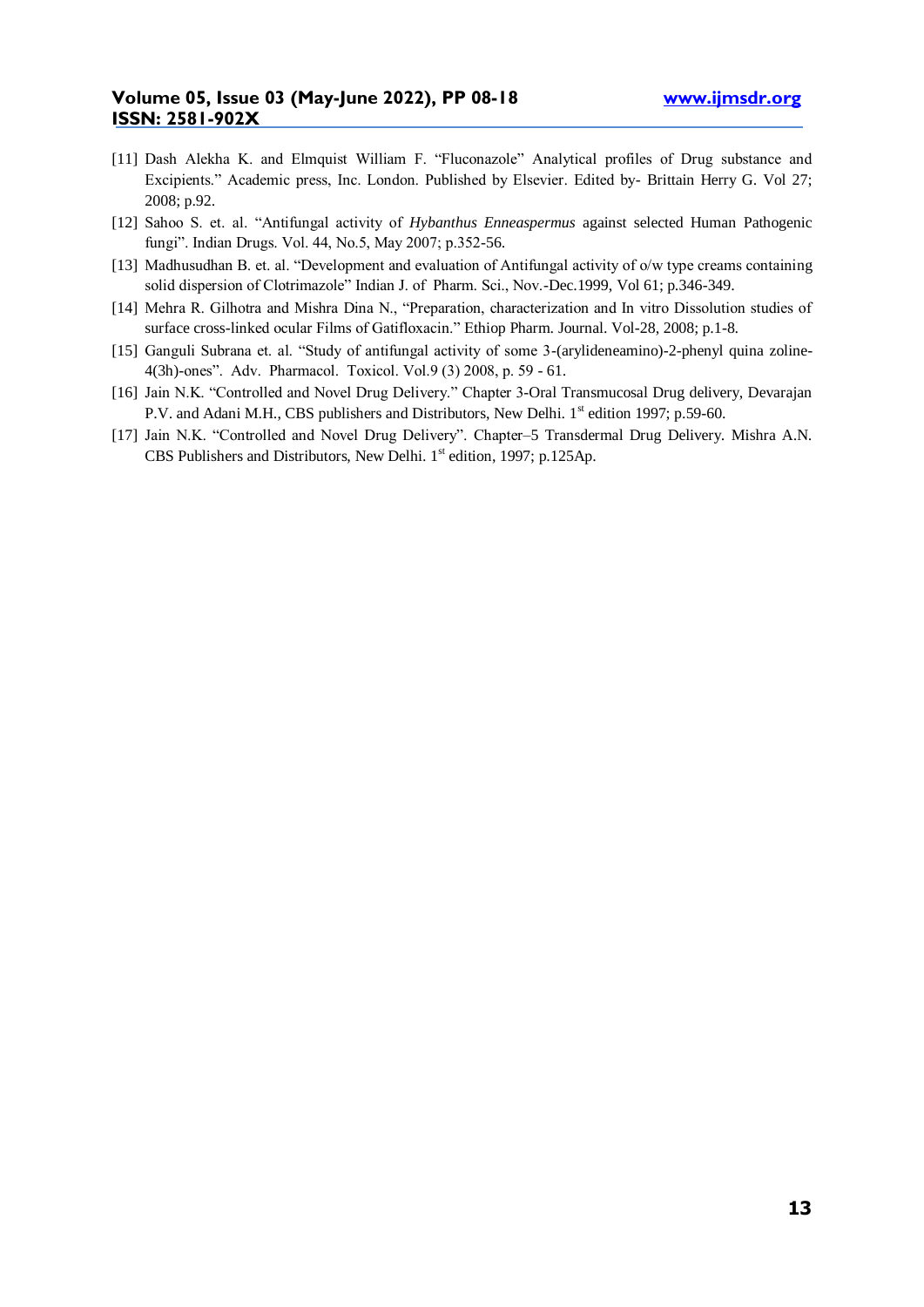# **Volume 05, Issue 03 (May-June 2022), PP 08-18 www.ijmsdr.org ISSN: 2581-902X**

| <b>Sl. No.</b> | <b>Ingredients</b> | $\mathbf{CMP}^*$         | $MMP*$    |
|----------------|--------------------|--------------------------|-----------|
| 1.             | Fluconazole        | $1.0$ gm.                | $1.0$ gm. |
| 2.             | Sodium citrate     | $1.0$ gm.                | $1.0$ gm. |
| 3.             | <b>NaCMC</b>       | $\overline{\phantom{0}}$ | $1.0$ gm. |
| 4.             | Glycerol           | 60 ml.                   | 60 ml.    |
| 5.             | Alcohol            | 10 ml.                   | $10$ ml.  |
| 6.             | Water upto         | 100 ml.                  | 100 ml.   |

## **Table-1: Formula used to prepare mouth paints**

\* CMP - Conventional mouth paint.

\* MMP - Mucoadhesive mouth paint.

## **Table-2: Physico-chemical parameters of prepared mouth paints**

| SI.<br>No. | <b>Parameters</b>     | <b>CMP</b>        | <b>MMP</b>       |  |
|------------|-----------------------|-------------------|------------------|--|
|            | Drug Content          | 100.60%           | 100.30%          |  |
|            | pH                    | $6.90 \pm 0.043$  | $7.29 \pm 0.007$ |  |
|            | Spreadability         | $10.14 \pm 0.034$ | $8.11 \pm 0.460$ |  |
|            | Mucoadhesive strength | $11.00 \pm 0.480$ | $92.0 \pm 0.250$ |  |

\* Each reading is a mean of three replicates.

\* Each sample of 1 gm. Paint contains 10mg. of drug.

## **Table-3: Viscosity data of prepared Conventional Mouth Paint and Mucoadhesive Mouth Paint formulations**

| <b>CMP</b>                |                       |                           |                          | <b>MMP</b>                                |                           |                       |                                      |                                |                                           |
|---------------------------|-----------------------|---------------------------|--------------------------|-------------------------------------------|---------------------------|-----------------------|--------------------------------------|--------------------------------|-------------------------------------------|
| <b>Viscosity</b><br>(CPS) | <b>Speed</b><br>(rpm) | <b>Shear</b><br>Rate (Sec | Temp.<br>$({}^{\circ}C)$ | <b>Time</b><br><b>Intervals</b><br>(Sec.) | <b>Viscosity</b><br>(CPS) | <b>Speed</b><br>(rpm) | <b>Shear</b><br>Rate<br>$(Sec^{-1})$ | Temp.<br>$({}^{\circ}{\rm C})$ | <b>Time</b><br><b>Intervals</b><br>(Sec.) |
| 721.40                    | 10                    | 20                        | 28.60                    | 30                                        | 1251.10                   | 10                    | 20                                   | 28.8                           | 30                                        |
| 633.50                    | 15                    | 30                        | 28.70                    | 30                                        | 753.40                    | 15                    | 30                                   | 28.8                           | 30                                        |
| 470.50                    | 20                    | 40                        | 28.60                    | 30                                        | 586.30                    | 20                    | 40                                   | 28.8                           | 30                                        |
| 357.80                    | 25                    | 50                        | 28.60                    | 30                                        | 354.90                    | 25                    | 50                                   | 29.0                           | 30                                        |
| 304.30                    | 30                    | 60                        | 28.70                    | 30                                        | 251.40                    | 30                    | 60                                   | 29.0                           | 30                                        |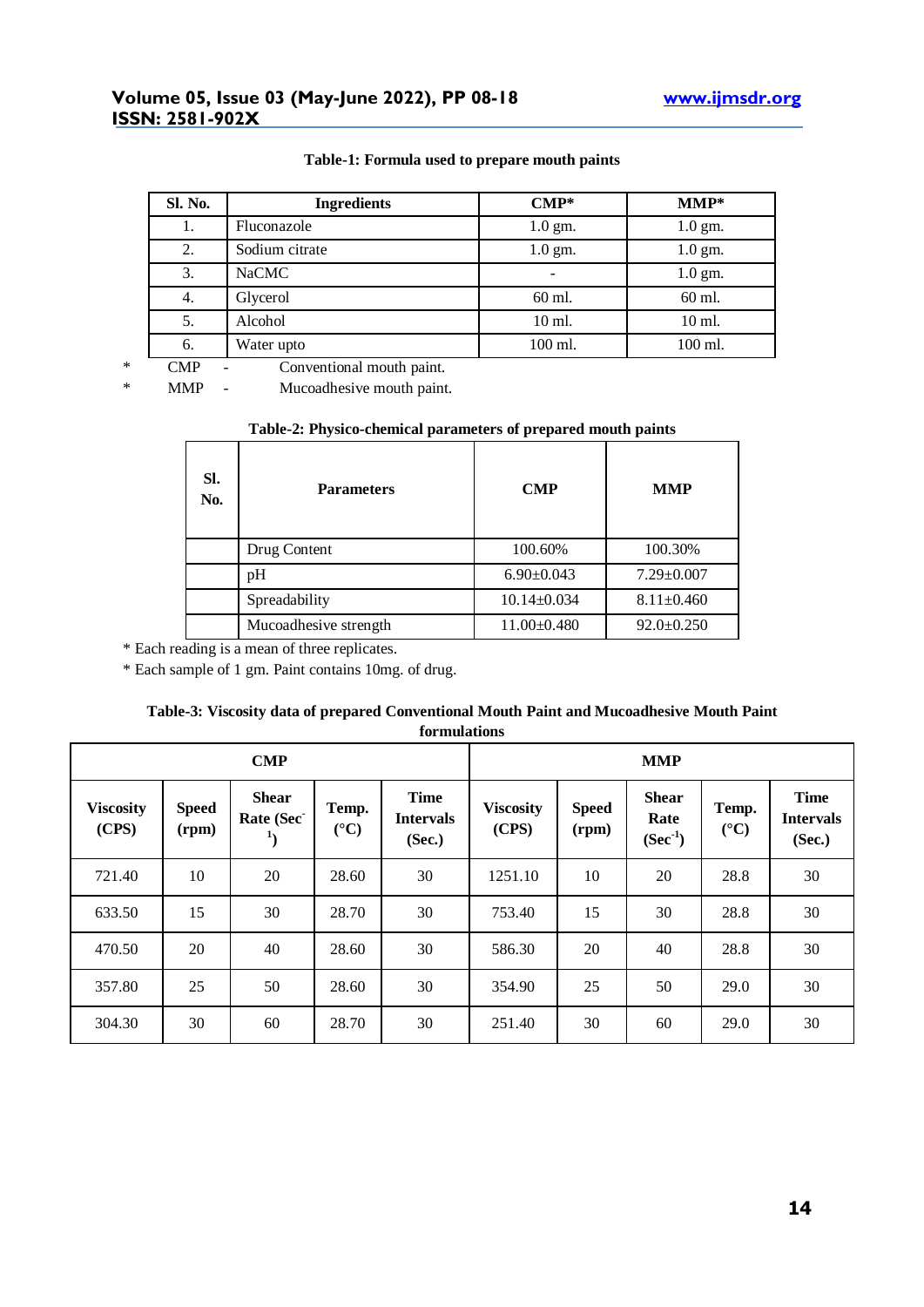# **Volume 05, Issue 03 (May-June 2022), PP 08-18 www.ijmsdr.org ISSN: 2581-902X**

| SI.<br>No. |             | <b>CMP</b>        |                | <b>MMP</b>  |               |                |  |  |
|------------|-------------|-------------------|----------------|-------------|---------------|----------------|--|--|
|            | <b>Time</b> | % Cumulative      | % Cumulative   | <b>Time</b> | % Cumulative  | % Cumulative   |  |  |
|            | (min)       | drug released     | drug remaining | (min)       | drug released | drug remaining |  |  |
| 1.         | $\Omega$    | 0.0               | 0.0            | $\theta$    | 0.0           | 0.0            |  |  |
| 2.         | 15          | 29.12             | 70.88          | 15          | 16.3          | 83.7           |  |  |
| 3.         | 30          | 43.47             | 56.53          | 30          | 23.91         | 76.09          |  |  |
| 4.         | 45          | 62.83             | 37.17          | 45          | 30.55         | 69.45          |  |  |
| 5.         | 60          | 73.39             | 26.61          | 60          | 37.57         | 62.43          |  |  |
| 6.         | 75          | 84.14             | 15.86          | 75          | 43.20         | 56.8           |  |  |
| 7.         |             |                   |                | 90          | 49.47         | 50.53          |  |  |
| 8.         |             | $\qquad \qquad -$ |                | 105         | 55.57         | 44.43          |  |  |
| 9.         |             |                   |                | 120         | 60.96         | 39.04          |  |  |
| 10.        |             |                   |                | 135         | 66.01         | 33.99          |  |  |
| 11.        |             |                   |                | 150         | 69.65         | 30.35          |  |  |
| 12.        |             |                   |                | 165         | 72.72         | 27.28          |  |  |
| 13.        |             |                   |                | 180         | 75.77         | 24.23          |  |  |

## **Table-4: In vitro drug release of prepared Conventional Mouth Paint and Mucoadhesive Mouth Paint formulations**

## **Table-5: Antimicrobial Studies Data**

| <b>Formulation Code</b> | Zone inhibition (mm) after 36 hrs. |        |        |                  |  |  |
|-------------------------|------------------------------------|--------|--------|------------------|--|--|
|                         | Zone-1                             | Zone-2 | Zone-3 | <b>Mean</b>      |  |  |
| <b>MMP</b>              | 22.0                               | 23.0   | 25.0   | $23.33 \pm 1.52$ |  |  |
| Pure Drug               | 25.0                               | 26.0   | 26.0   | $25.6 \pm 0.577$ |  |  |

\* Each reading is a mean of 3 replicates

\* All above formulation contain 1% fluconazole.

## **Fig-1: In vitro drug release of prepared Conventional Mouth Paint and Mucoadhesive Mouth Paint formulations**

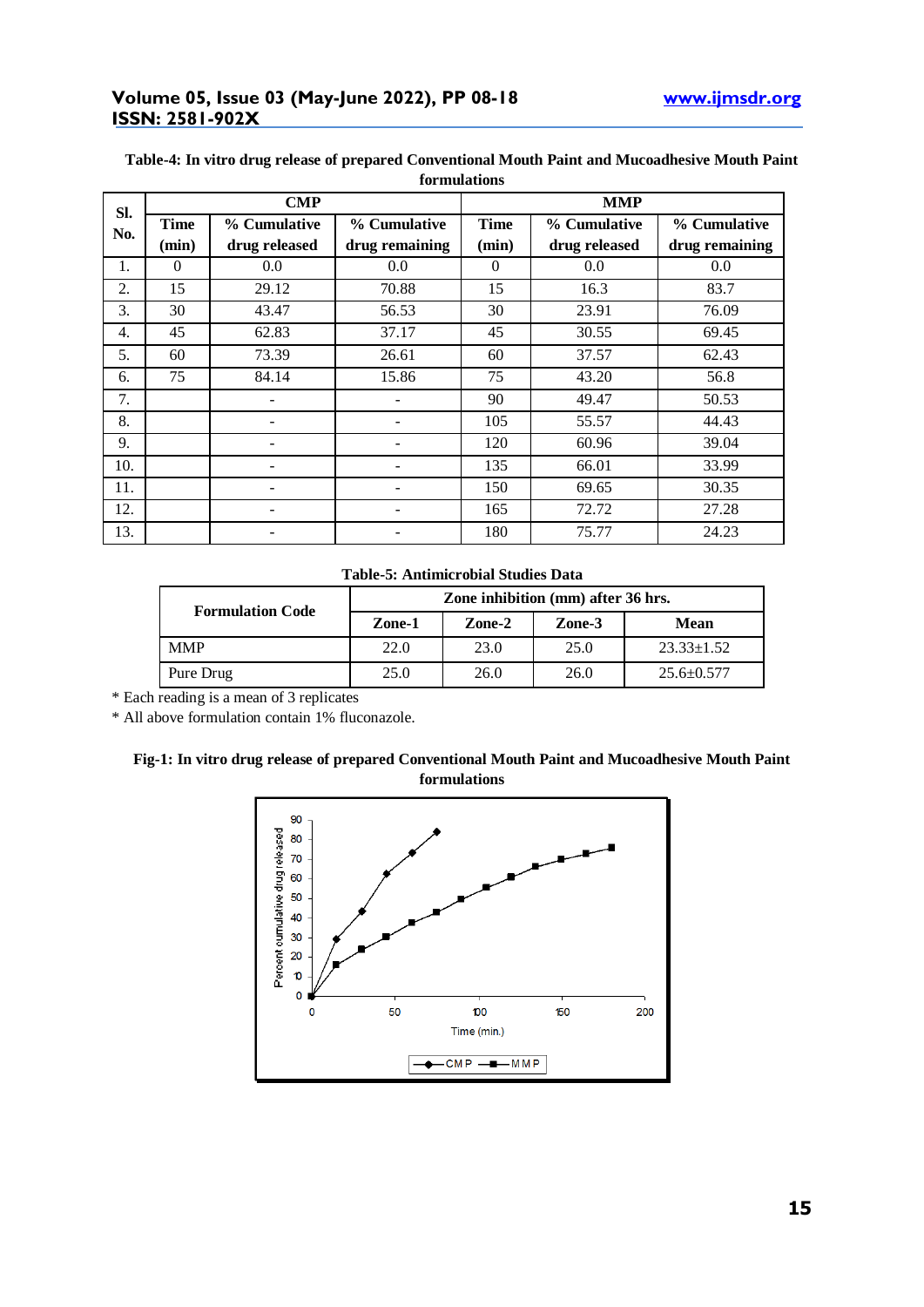## **FIG-2**

# **Comparative Study of I.R. Spectra of Pure Drug (Fluconazole) with MMP formulation containing fluconazole with other excipients**

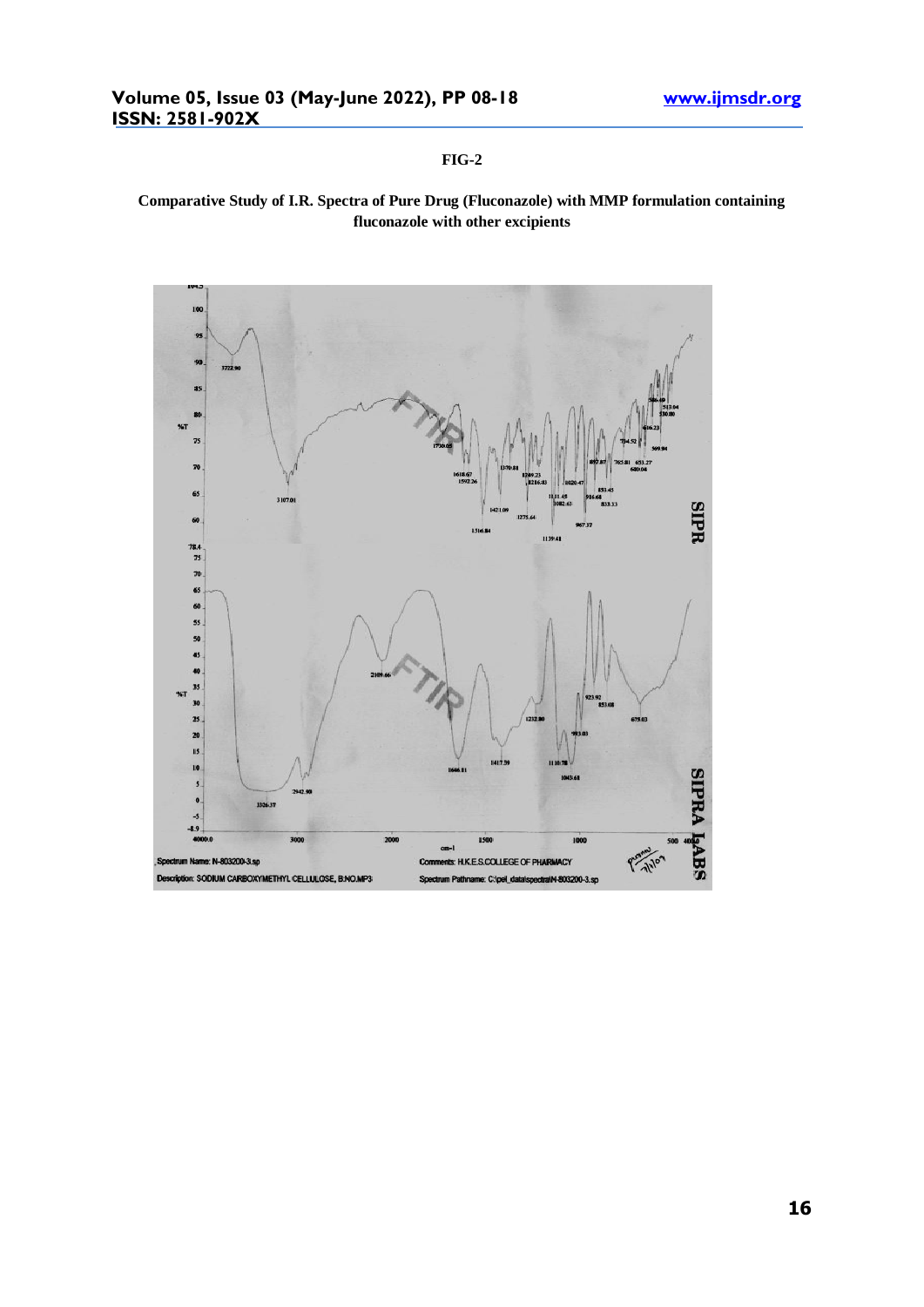# **FIG-3: PHOTOGRAPHS OF ANTI-MICROBIAL STUDIES SHOWING THE COMPARATIVE ZONE INHIBITION OF PURE DRUG AS AGAINST DRUG IN FORMULATIONS**





**Pure Drug Formulation MMP** 

## **FIG-4: HISTOGRAM SHOWING COMPARATIVE ZONE INHIBITIONS OF PURE DRUG AND DRUG IN MMP FORMULATION**